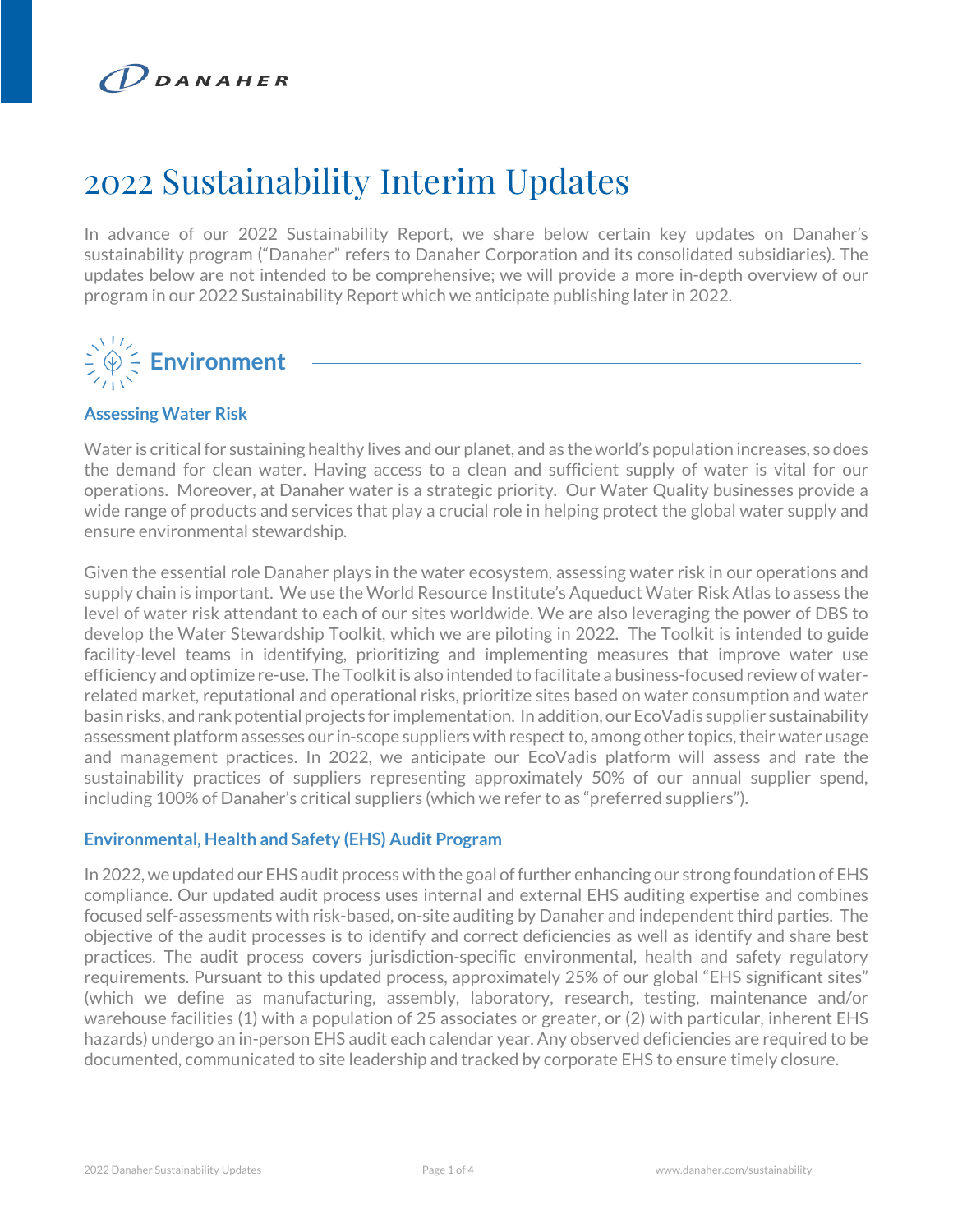## **EHS Training and Education**

In 2022, we expanded our EHS awareness training to cover a wider variety of EHS topics and target a broader audience of associates (including all associates in the operations/manufacturing, human resources, commercial (service and sales) and facilities/maintenance job categories). This annual training is designed to help ensure an understanding of EHS compliance obligations and actively promote an EHS culture of accountability and engagement and covers EHS topics such as safety as a priority, common hazards, managing risks, workplace violence and incident/accident protocols.



#### **Medical Device Product Quality**

#### *Overview*

Danaher Corporation's subsidiaries make and sell life sciences, medical diagnostics, water quality and product identification products and solutions. Some of these products are medical devices that are regulated by the FDA, and by similar agencies in other countries. Our medical device manufacturing sites are required to adhere to all applicable quality system regulations and requirements, including with respect to the U.S. Current Good Manufacturing Practices (CGMP) requirements set forth in the FDA's Quality Systems Regulation (QSR) and in Europe and other countries around the world, the ISO Medical Devices – Quality Management Standard (ISO 13485) and the Medical Device Single Audit Program (MDSAP).

As of April 2022, Danaher Corporation's subsidiaries had approximately 101 global sites that manufacture and/or design products. 61 of such sites are registered with the FDA and the remaining 40 sites do not manufacture or design medical products and are not registered with the FDA. Of the 61 FDA-registered sites, 49 also hold current ISO 13485 certifications (which includes 100% of sites that are required to be ISO 13485 certified as a result of the geographies where they distribute medical products) and 33 also participate in the MDSAP. 54 of our manufacturing and/or design sites are also certified to ISO 9001 Quality Management Systems Requirements.

#### *Regulatory, Quality and Clinical Affairs KPIs*

We require our medical device operating companies to track and report on a regular cadence, key performance indicators (KPIs) designed to provide transparency, drive accountability, and measure the health of our Quality Management System (QMS). These required KPIs focus on pre-market and postmarket product and QMS performance, covering areas such as internal and external audits (including tracking and trending of audit observations), supplier and internal corrective and preventive actions (CAPA) (including the timeliness and effectiveness of the CAPA process), complaints and external defects (including the number of complaints received and defects identified, and the amount of time before such matters are addressed), and recalls and adverse events (including quantity and trending). KPI-related goals are established annually for each medical device operating company, and we leverage our suite of DBS tools to help us meet these goals. Danaher's executive leadership reviews our regulatory, quality and clinical affairs KPIs on a regular basis, in addition to established QMS reviews by our operating company leadership. Danaher (including its subsidiaries) also participates in a variety of quality and regulatory industry associations at the company and individual levels, including memberships in the Regulatory Affairs Professional Society and the American Society for Quality.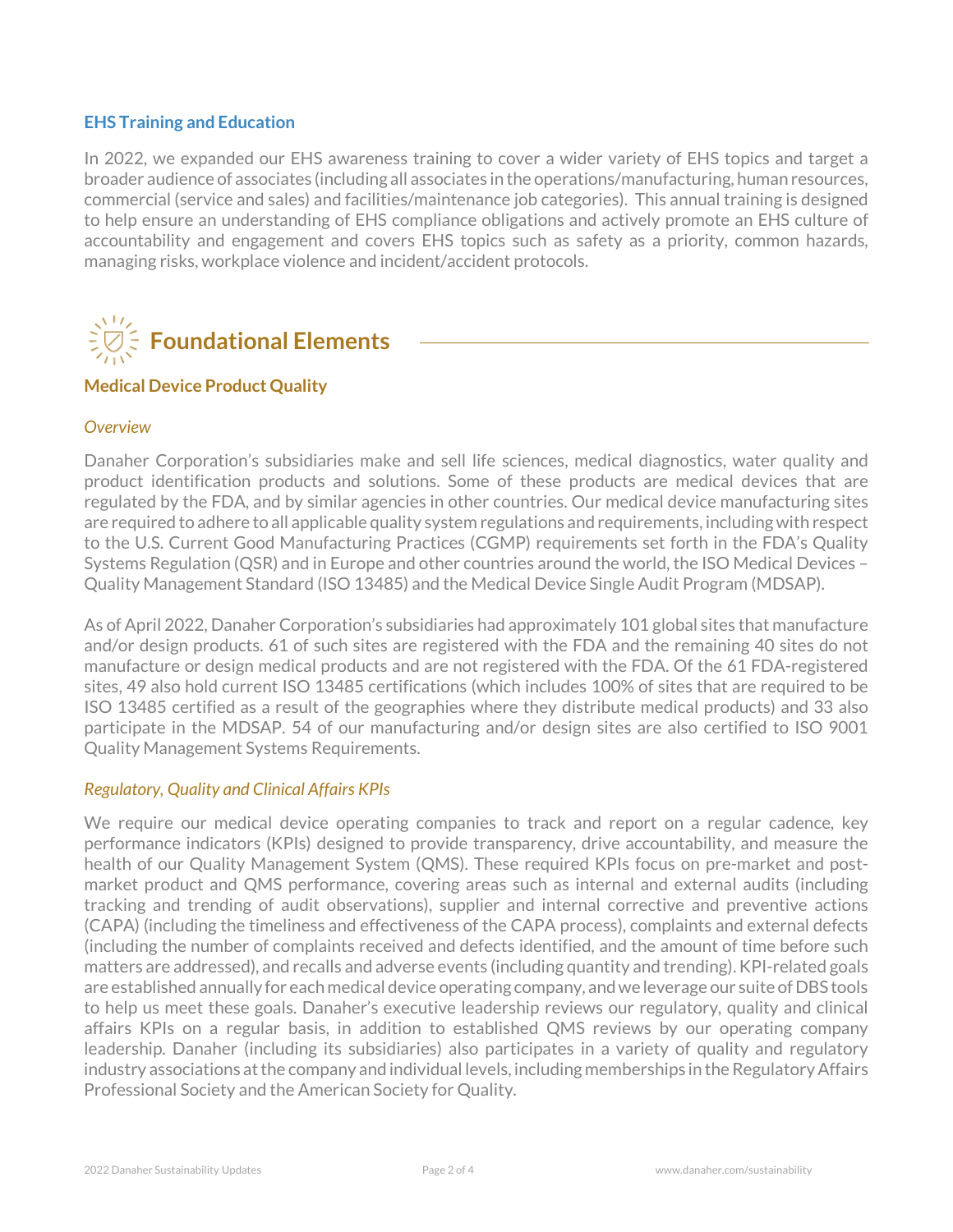## *Ethical Marketing, Advertising and Sales*

Danaher's Product Marketing, Advertising and Promotion Policy applies globally to all Danaher medical device and life sciences businesses. The policy requires that marketing, advertising, promotional, scientific and sales ("MAPSS") materials be reviewed and approved before use in accordance with the policy and applicable law; comply with all applicable laws; include only accurate and substantiated information about Danaher and competitor products; avoid information that is false, deceptive, or misleading; promote only the intended use of the product as legally authorized; and avoid off-label claims. Danaher's Code of Conduct reinforces these requirements by mandating that we promote our medical products solely based on their approved labeling, that we sell our products through accurate and truthful communications, and that all information provided to others about our medical products be truthful, balanced and supported by data and relevant experience.

The MAPSS policy also requires that all associates of Danaher medical device and life sciences businesses in marketing, advertising, promotional, scientific or sales roles be periodically trained on ethical marketing, as set forth in the policy and applicable laws (as noted above, Danaher deploys such training annually). In particular, all in-scope associates are trained annually on the then-current regulations applicable to MAPSS materials (and are tested to ensure retention of the training material) as well as content specific to the associate's particular job function. In addition, the MAPSS policy also requires Danaher's corporate staff to audit all our medical device manufacturing and/or design facilities for compliance with the MAPSS policy and applicable law at approximately 18-month intervals (although certain facilities may be audited more or less frequently based on status, importance to the business and audit history). Each Danaher Executive Vice President with oversight responsibility for one or more of our medical device or life sciences businesses has managerial responsibility for their business' compliance with the MAPSS requirements described above.

# **Supply Chain Sustainability Industry Participation**

Danaher is a longstanding member of the Supply Chain Council of the Manufacturers Alliance, which facilitates best practice sharing, benchmarking and networking with peers on key supply chain sustainability topics.

# **Other Important Information About This Document**

• Certain statements included or incorporated by reference in this document are "forward-looking statements" within the meaning of the United States federal securities laws. All statements other than historical factual information are forward-looking statements. Forward-looking statements are based on assumptions and assessments made by our management in light of their experience and perceptions of historical trends, current conditions, expected future developments and other factors. Forwardlooking statements are not guarantees of future performance and actual results may differ materially from the results, developments and business decisions contemplated by our forward-looking statements. Accordingly, you should not place undue reliance on any such forward-looking statements. Important factors that in some cases have affected us in the past and that in the future could cause actual results to differ materially from those envisaged in our forward-looking statements are described in Danaher's filings with the U.S. Securities and Exchange Commission. The forward-looking statements included in this document speak only as of the date of this document, and except to the extent required by applicable law, we do not assume any obligation to update or revise any forward-looking statement, whether as a result of new information, future events and developments or otherwise.